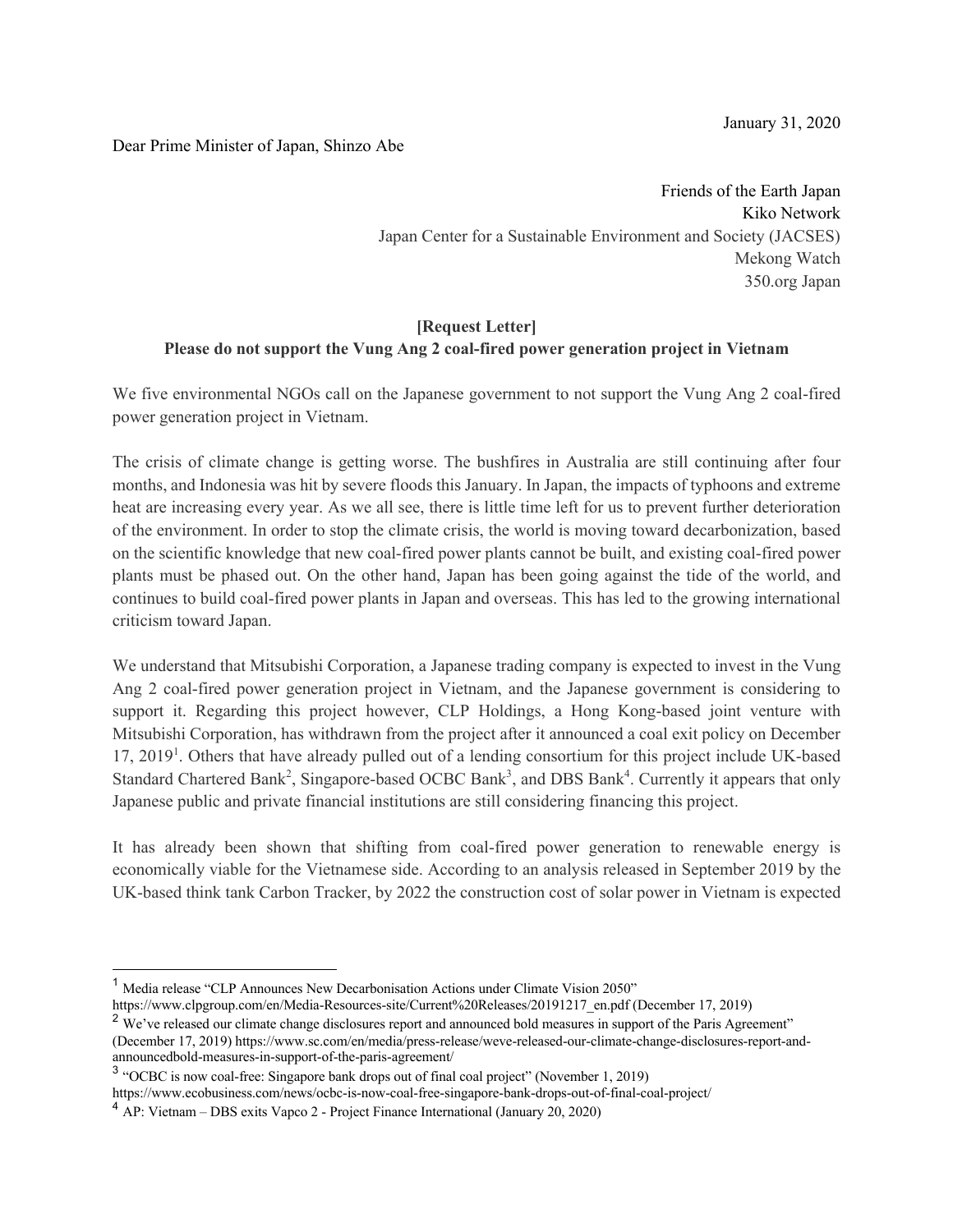to be lower than the operating cost of existing coal-fired power plants<sup>5</sup>. When the economic performance of renewable energy is improving, further promotion of coal-fired power generation projects in Vietnam will be a major risk for companies. In addition, if Japan was to properly implement the Task Force on Climate-Related Financial Disclosures (TCFD) recommendations<sup>6</sup>, it would be problematic to further increase the carbon-related assets of Japanese financial institutions.

Based on its national Strategic Energy Plan, the Government of Japan has been actively promoting what it calls "low-carbon infrastructure exports" under four conditions<sup>7</sup>. Meanwhile, it also stated in the *Long-term Strategy under the Paris Agreement* approved by the Cabinet in June 2019 that it will "promote the development and investment of energy infrastructure abroad in order to contribute to the global reduction of CO2 emissions consistent with the long-term goals stipulated in the Paris Agreement." Construction of new coal-fired power plants is not consistent with the targets of the Paris Agreement. Besides the Vung Ang 2 project in Vietnam, two other coal-fired power generation projects are moving forward with Japanese public and/or private sector involvement. One is the Vinh Tan 3 project in Vietnam (with investment from Mitsubishi Corporation), and the other is the Indramayu project in Indonesia (funding from the Japan International Cooperation Agency, or JICA)<sup>8</sup>.

We call on Prime Minister Abe and the Ministers concerned to:

- 1. immediately determine and announce that there will be no public support for the Vung Ang 2 coalfired power generation project.
- 2. based on the Paris Agreement, review the four conditions for public support for overseas coal-fired power generation projects and publish a policy that Japan will not provide any public support for overseas coal-fired power generation projects in the future.

Sincerely,

CC: Chief Cabinet Secretary Mr. Yoshihide Suga Minister of Economy, Trade and Industry Mr. Hiroshi Kajiyama Minister of Finance Mr. Taro Aso

<sup>8</sup> Friends of the Earth Japan "Indramayu coal-fired power generation project" http://www.foejapan.org/aid/jbic02/indramayu/index.html (Japanese)

<sup>&</sup>lt;sup>5</sup> Carbon Tracker "Here comes the sun (and wind) Vietnam's low-cost renewables revolution and its implications for coal power investments" https://www.carbontracker.org/reports/here\_comes\_the\_sun/ (September, 2019)

<sup>6</sup> Recommendations of the Task Force on Climate-related Financial Disclosures (June 2017) https://www.fsb-

tcfd.org/publications/final-recommendations-report/

<sup>&</sup>lt;sup>7</sup> Under the Fifth Strategic Energy Plan (2018) the four conditions that should be met for Japanese exports relating to coal-fired power generation are: (1) the country is forced to choose coal as an energy source from the perspective of energy security and economic viability, (2) the partner country has requested Japan's high efficiency coal generation technology, (3) OECD rules are taken into account and the deal is consistent with the energy policy and climate change measures of the partner country, and (4) in principle, Japan supplies ultra-supercritical (USC) technology at or above the global state-of-the art.